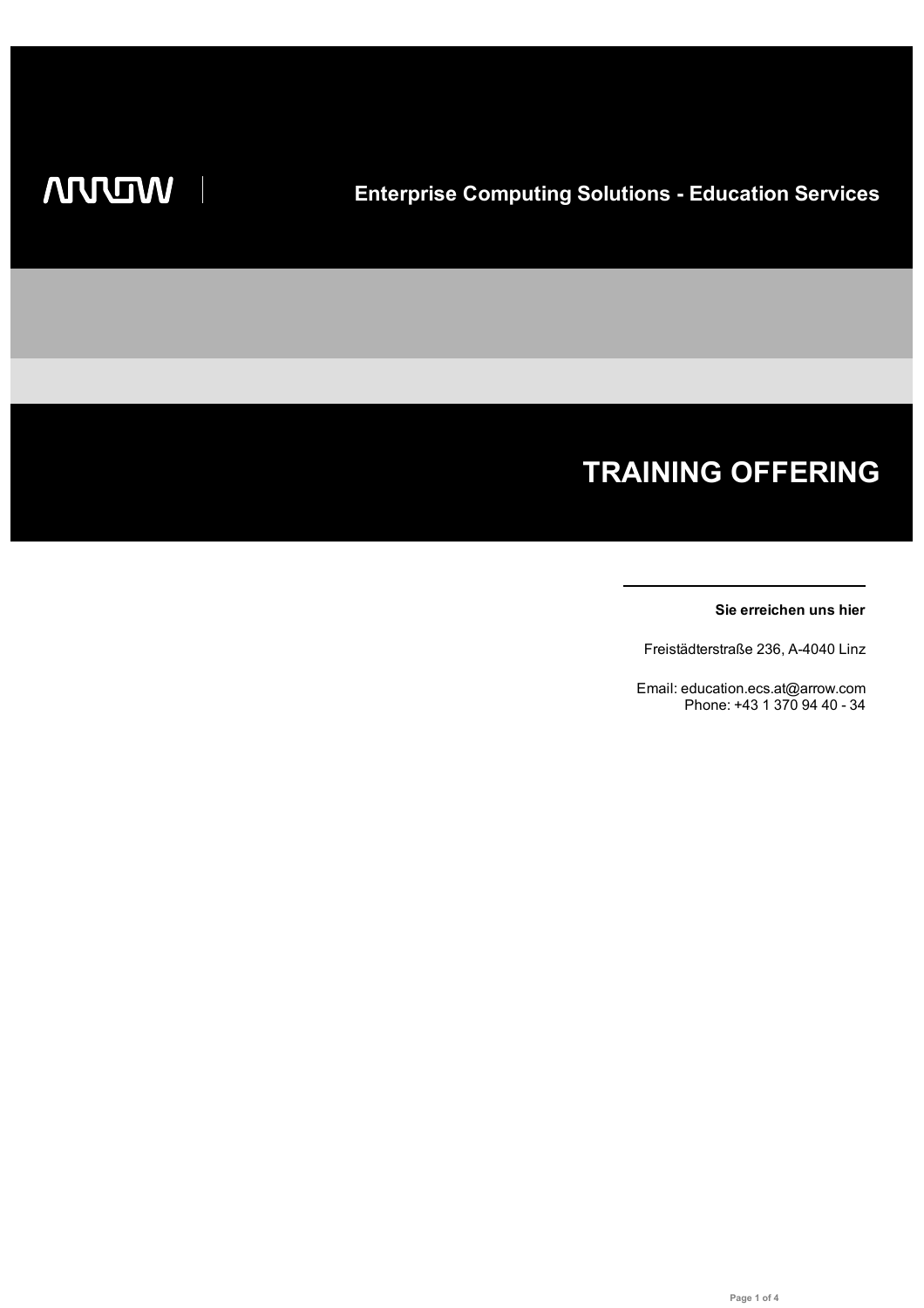## **Veeam Availability Suite v11: Configuration and VEEAM Management**

| <b>CODE:</b>        | LÄNGE: | <b>PREIS:</b> |
|---------------------|--------|---------------|
| <b>VEE VASV11CM</b> | 3 Tage | €2.500.00     |

#### **Description**

The Veeam® Availability Suite™ v11: Configuration and Management training course is a three-day, technical deep dive focused on teaching IT professionals the skills to configure, manage and support a Veeam Availability Suite v11 solution. With extensive hands-on-labs, the class enables administrators and engineers to effectively manage data in an ever-changing technical and business environment, bringing tangible benefit to businesses in the digital world. This course is based on Veeam Availability Suite v11.

**Lernziel**

After completing this course, attendees should be able to:

- Describe Veeam Availability Suite components usage scenarios and relevance to your environment.
- Effectively manage data availability in on-site, off-site, cloud and hybrid environments.
- Ensure both Recovery Time Objectives (RTOs) and Recovery Point Objectives (RPOs) are met.
- Configure Veeam Availability Suite to ensure data is protected effectively.
- Adapt with an organization's evolving technical and business data protection needs.
- Ensure recovery is possible, effective, efficient, secure and compliant with business requirements.
- Provide visibility of the business data assets, reports and dashboards to monitor performance and risks.

## **Zielgruppe**

This course is suitable for anyone responsible for configuring, managing or supporting a Veeam Availability Suite v11 environment.

#### **Voraussetzungen**

Students should be experienced professionals with solid knowledge of servers, storage, networking and virtualization.

To prepare for the class, Veeam Partners would benefit from completing the Veeam Sales Professional (VMSP) and Veeam Technical Sales Professional (VMTSP) certifications within the ProPartner website. Veeam customers would benefit from completing the free Veeam Availability Suite on-demand training on www.veeam.com.

**Inhalt**